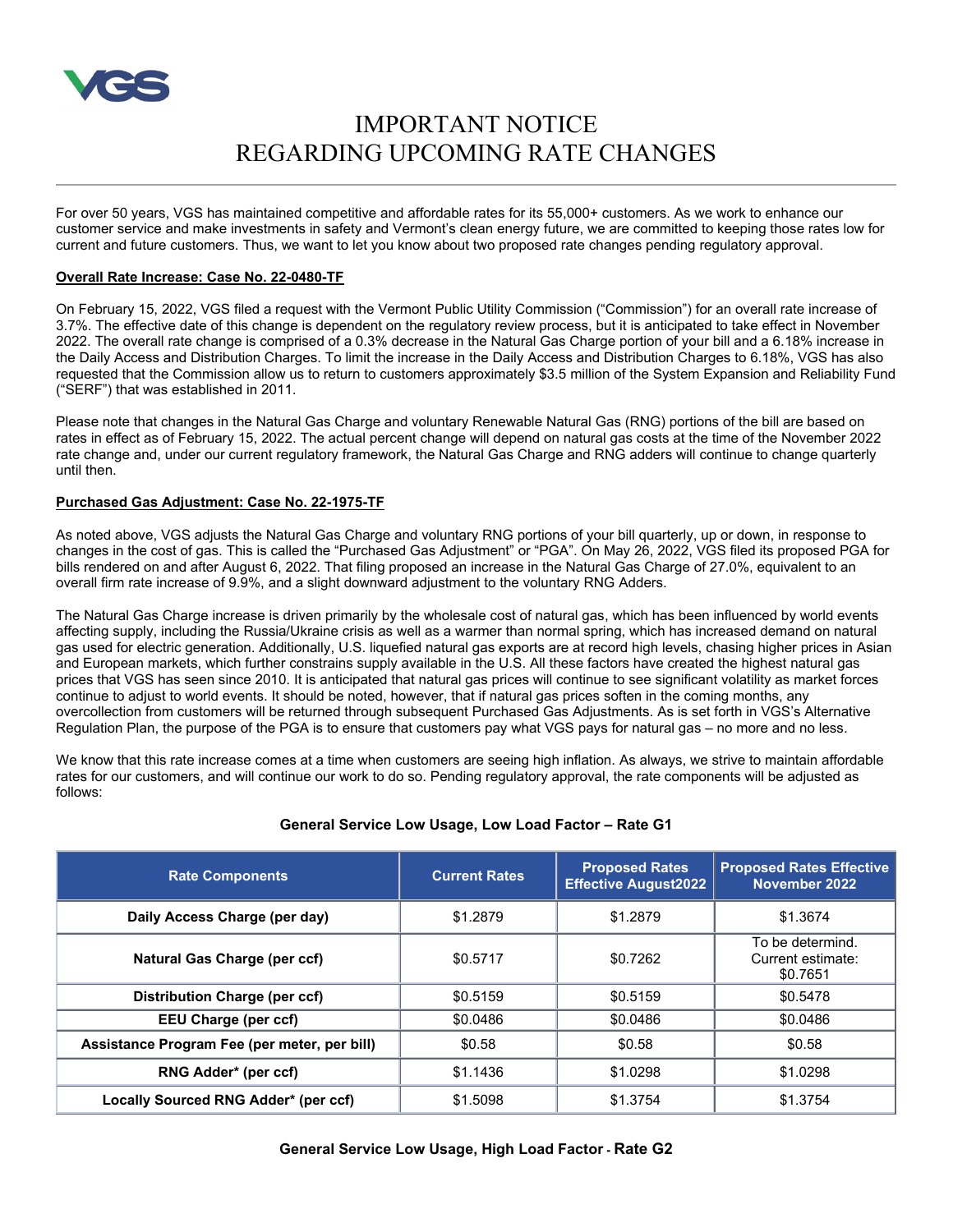| <b>Rate Components</b>                       | <b>Current Rates</b> | <b>Proposed Rates</b><br><b>Effective August2022</b> | <b>Proposed Rates Effective</b><br>November 2022   |
|----------------------------------------------|----------------------|------------------------------------------------------|----------------------------------------------------|
| Daily Access Charge (per day)                | \$1.2879             | \$1.2879                                             | \$1.3674                                           |
| Natural Gas Charge (per ccf)                 | \$0.4223             | \$0.5364                                             | To be determined.<br>Current estimate:<br>\$0.5652 |
| Distribution Charge (per ccf)                | \$0.4294             | \$0.4294                                             | \$0.4559                                           |
| EEU Charge (per ccf)                         | \$0.0377             | \$0.0377                                             | \$0.0377                                           |
| Assistance Program Fee (per meter, per bill) | \$0.58               | \$0.58                                               | \$0.58                                             |
| RNG Adder* (per ccf)                         | \$1.1436             | \$1.0298                                             | \$1.0298                                           |
| Locally Sourced RNG Adder* (per ccf)         | \$1,5098             | \$1.3754                                             | \$1.3754                                           |

# **General Service High Usage, Low Load Factor - Rate G3**

| <b>Rate Components</b>                       | <b>Current Rates</b> | <b>Proposed Rates</b><br><b>Effective August2022</b> | <b>Proposed Rates Effective</b><br>November 2022   |
|----------------------------------------------|----------------------|------------------------------------------------------|----------------------------------------------------|
| Daily Access Charge (per day)                | \$4,1090             | \$4.1090                                             | \$4.3627                                           |
| Natural Gas Charge (per ccf)                 | \$0.5532             | \$0.7027                                             | To be determined.<br>Current estimate:<br>\$0.7403 |
| Distribution Charge (per ccf)                | \$0.3957             | \$0.3957                                             | \$0.4201                                           |
| EEU Charge (per ccf)                         | \$0.0379             | \$0.0379                                             | \$0.0379                                           |
| Assistance Program Fee (per meter, per bill) | \$3.84               | \$3.84                                               | \$3.84                                             |
| RNG Adder* (per ccf)                         | \$1.1436             | \$1.0298                                             | \$1.0298                                           |
| Locally Sourced RNG Adder* (per ccf)         | \$1.5098             | \$1.3754                                             | \$1.3754                                           |

# **General Service High Usage, High Load Factor - Rate G4**

| <b>Rate Components</b>                       | <b>Current Rates</b> | <b>Proposed Rates</b><br><b>Effective August2022</b> | <b>Proposed Rates Effective</b><br>November 2022   |
|----------------------------------------------|----------------------|------------------------------------------------------|----------------------------------------------------|
| Daily Access Charge (per day)                | \$4,1090             | \$4,1090                                             | \$4.3627                                           |
| Natural Gas Charge (per ccf)                 | \$0.4214             | \$0.5353                                             | To be determined.<br>Current estimate:<br>\$0.5640 |
| Distribution Charge (per ccf)                | \$0.3327             | \$0.3327                                             | \$0.3532                                           |
| EEU Charge (per ccf)                         | \$0.0292             | \$0.0292                                             | \$0.0292                                           |
| Assistance Program Fee (per meter, per bill) | \$5.37               | \$5.37                                               | \$5.37                                             |
| RNG Adder* (per ccf)                         | \$1.1436             | \$1.0298                                             | \$1.0298                                           |
| Locally Sourced RNG Adder* (per ccf)         | \$1.5098             | \$1.3754                                             | \$1.3754                                           |

\*Only applies to customers participating in the voluntary renewable natural gas program.

VGS has submitted the overall rate request and PGA via ePUC, the Commission's online case and document management system. Interested customers can view the filings a[t http://www.vermontgas.com/account/rates/](http://www.vermontgas.com/account/rates/) or a[t https://epuc.vermont.gov/.](https://epuc.vermont.gov/)